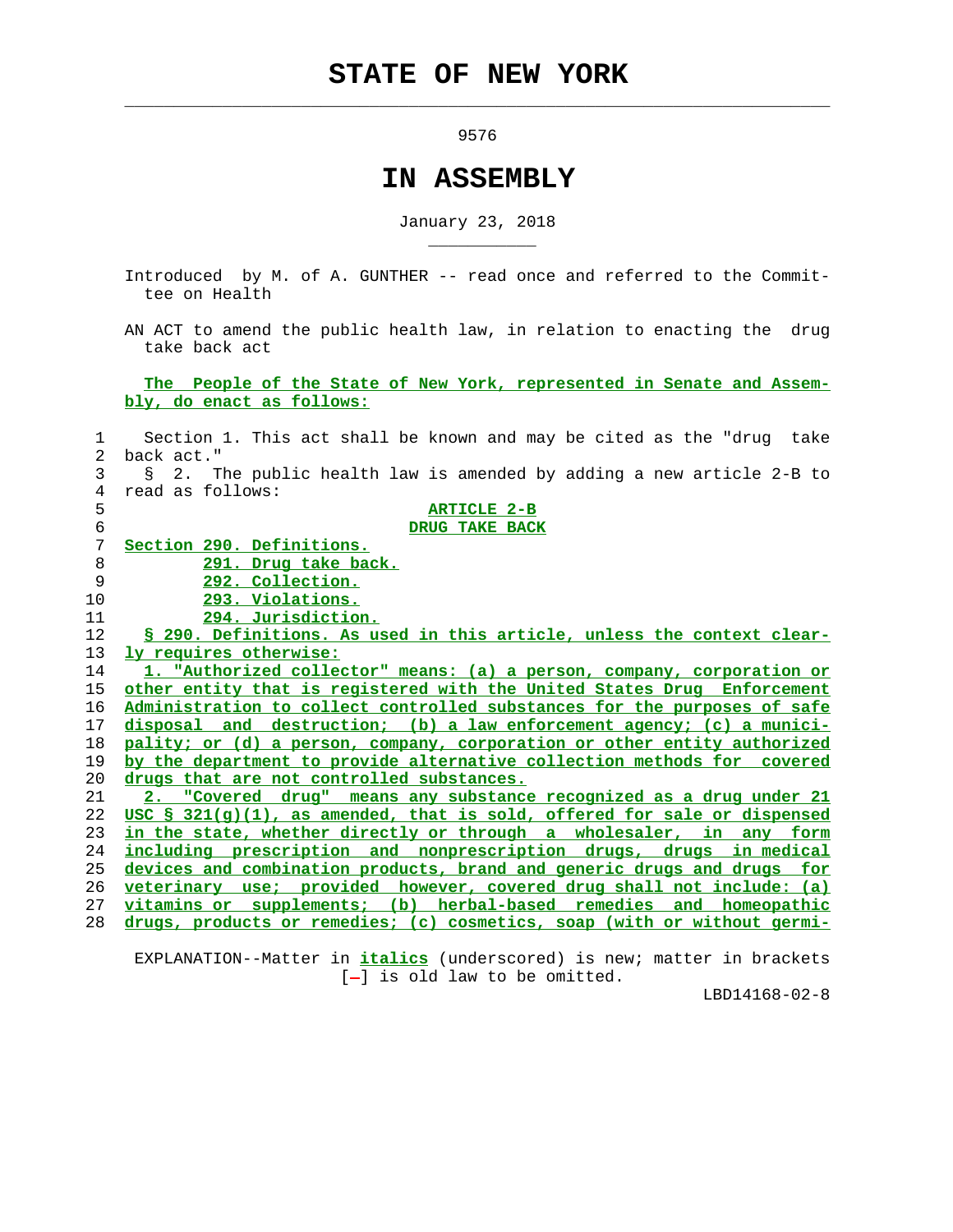A. 9576 2

**cidal agents), laundry detergent, bleach, household cleaning products, shampoos, sunscreens, toothpaste, lip balm, antiperspirants or other personal care products that are regulated as both cosmetics and nonpres- cription drugs under the Federal Food, Drug, and Cosmetic Act; (d) pet pesticide products contained in pet collars, powders, shampoos, topical applications, or other forms; (e) drugs that are biological products as defined in subdivision twenty-seven of section sixty-eight hundred two of the education law if the manufacturer already provides a take back program; (f) drugs for which a manufacturer provides a take back program as part of a Federal Food and Drug Administration managed risk evalu- ation and mitigation strategy; (g) medical devices or the component part of such devices or accessories if such device or component part contains no covered drug; and (h) drugs that are used solely in a clinical setting. 3. "Manufacturer" means a person, company, corporation or other entity engaged in the manufacture of drugs sold in the state. 4. "Pharmacies" means all pharmacies registered under section sixty- eight hundred eight of the education law that are part of a group of ten or more establishments that conduct business under the same name, or operate under a common ownership or management, or pursuant to a fran- chise agreement with the same franchisor, and all nonresident pharmacies registered pursuant to section sixty-eight hundred eight-b of the educa- tion law that provide covered drugs to state residents by mail. 5. "Drug take back organization" means an organization designated by a manufacturer or a group of manufacturers to act as an agent on behalf of the manufacturer or group of manufacturers to operate and implement a drug take back program as authorized by this article. 6. "Wholesaler" means any person, company, corporation or other entity that sells or distributes drugs and covered drugs for resale to an enti- ty in the state other than a consumer. § 291. Drug take back. 1. Any manufacturer of a covered drug shall: (a) operate a drug take back program approved by the department indi- vidually or jointly with other manufacturers; (b) enter into an agreement with a drug take back organization which shall operate a drug take back program approved by the department; or (c) enter into an agreement with the department to operate a drug take back program on its behalf. 2. Any manufacturer of a covered drug, individually or jointly, or a drug take back organization contracted by a manufacturer of a covered drug shall within one hundred eighty days from the effective date of this section submit to the department, in a manner and form determined by the department, a proposed drug take back program that meets, at a minimum, the following requirements: (a) Certifies the drug take back program will accept all covered drugs regardless of who produced them; (b) Provides contact information for the person submitting the planned drug take back program with whom the department shall direct all inquiries; (c) Details a pharmacy collection system to provide convenient, ongo- ing collection services to all persons seeking to dispose of covered drugs pursuant to section two hundred ninety-two of this article; (d) Describes other collection methods by which covered drugs will be collected by authorized collectors; (e) Explains how covered drugs will be safely and securely tracked and handled from collection through final disposal and destruction, policies to ensure security and compliance with all applicable laws and regu-**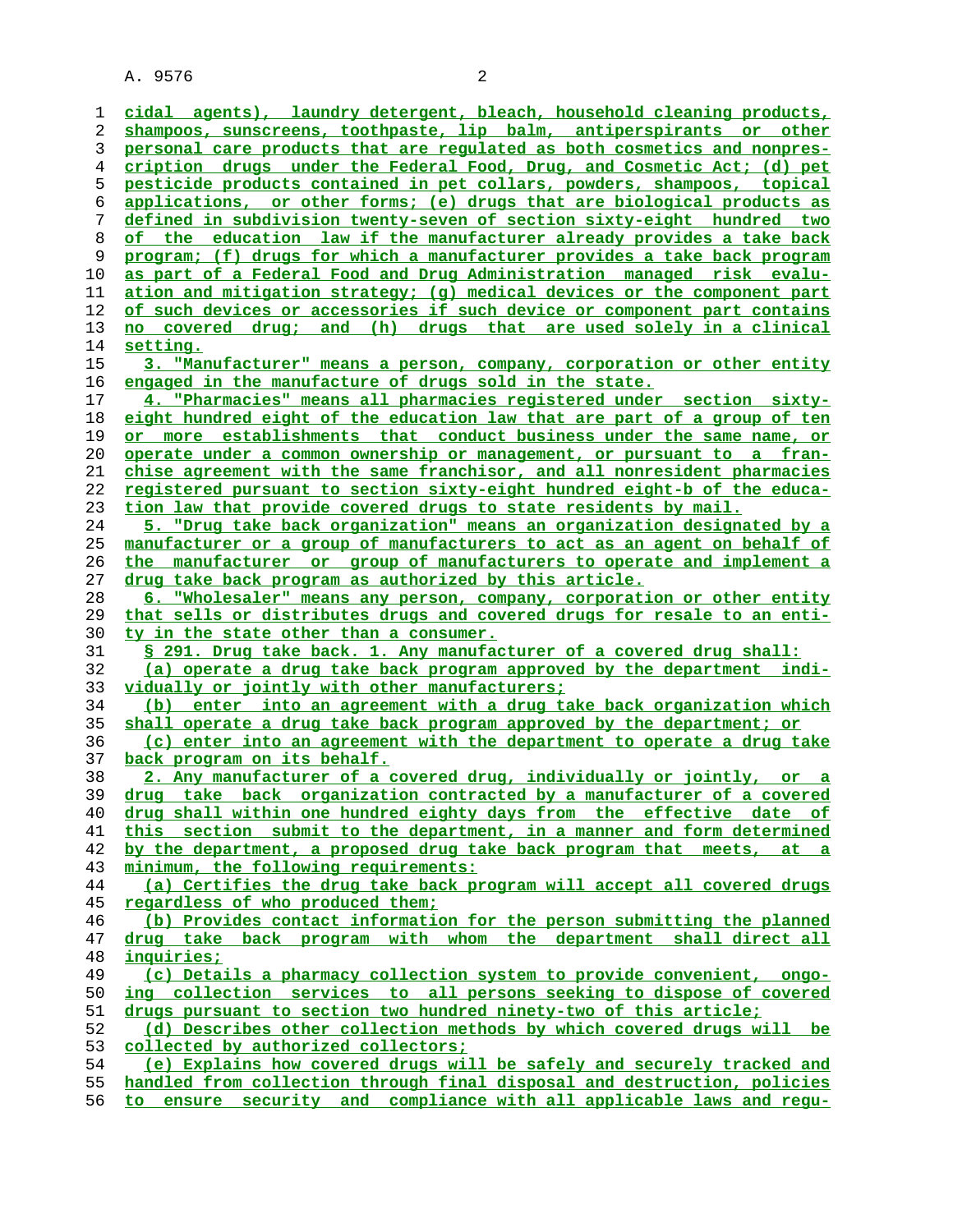A. 9576 3

**lations including disposal and destruction at a permitted hazardous waste disposal facility meeting federal requirements; (f) Describes the public education and outreach activities that will be undertaken which shall include advertising of collection locations on a website and through use of signage and other written materials, and how effectiveness will be evaluated; (g) Details how the costs of pharmacy collection and other authorized collectors will be reimbursed which shall include costs retroactive to the effective date of this article, and where more than one manufacturer will be involved in the planned drug take back program, a plan for the fair and reasonable manner of allocated costs among the participants in such program such that the costs paid by each manufacturer is reasonably related to the number or value of covered drugs sold in the state; and (h) Provides any further information deemed appropriate by the depart- ment. 3. Within thirty days of the effective date of this section, each wholesaler that sells covered drugs in or into the state shall provide the department with a list of manufacturers that produce covered drugs. The department may request updated lists at its discretion. 4. A manufacturer, individually or jointly, must pay all administra- tive and operational fees associated with the drug take back program, including the cost of collecting, transporting and disposing of covered drugs from pharmacies and other authorized collectors and the recycling or disposal, or both, of packing collected with the covered drug. Manufacturers shall also pay costs incurred by the state in the adminis- tration and enforcement of the drug take back program. Exclusive of fines and penalties, the state shall only recover its actual cost of administration and enforcement. In instances where manufacturers jointly conduct a drug take back program, the costs of administration and enforcement shall be fairly and reasonably allocated such that the portion of costs is reasonably related to the number or value of covered drugs the manufacturers sell in the state. No manufacturer may charge a point-of-sale or other fee to consumers, or a fee that could be passed on to consumers, to recoup the cost of their drug take back program. 5. Within sixty days of receipt of a proposed drug take back program, the department, in consultation with the department of environmental conservation, shall determine whether such proposed drug take back program complies with the requirements of this article and notify the applicant. The department may conduct a noticed public hearing prior to approval. If the drug take back program is approved, the department shall notify the applicant in writing. If the drug take back program is not approved, the department shall notify the applicant in writing and the applicant shall submit a revised drug take back program proposal within thirty days. If the department rejects the subsequent proposal, the manufacturer or manufacturers at issue shall be out of compliance with this article and subject to the enforcement provisions pursuant to section two hundred ninety-four of this article. The department shall provide, and update annually, on its website a list of all manufacturers participating in a drug take back program approved by the department. 6. At least every three years, a manufacturer, jointly or individual- ly, or a drug take back organization shall update its drug take back program and submit an updated proposal to the department. A manufacturer who begins to offer a covered drug in the state after the effective date of this article, shall provide evidence of joining an existing approved drug take back program or submit a proposal for a drug take back program within ninety days following the initial offer for sale of a covered**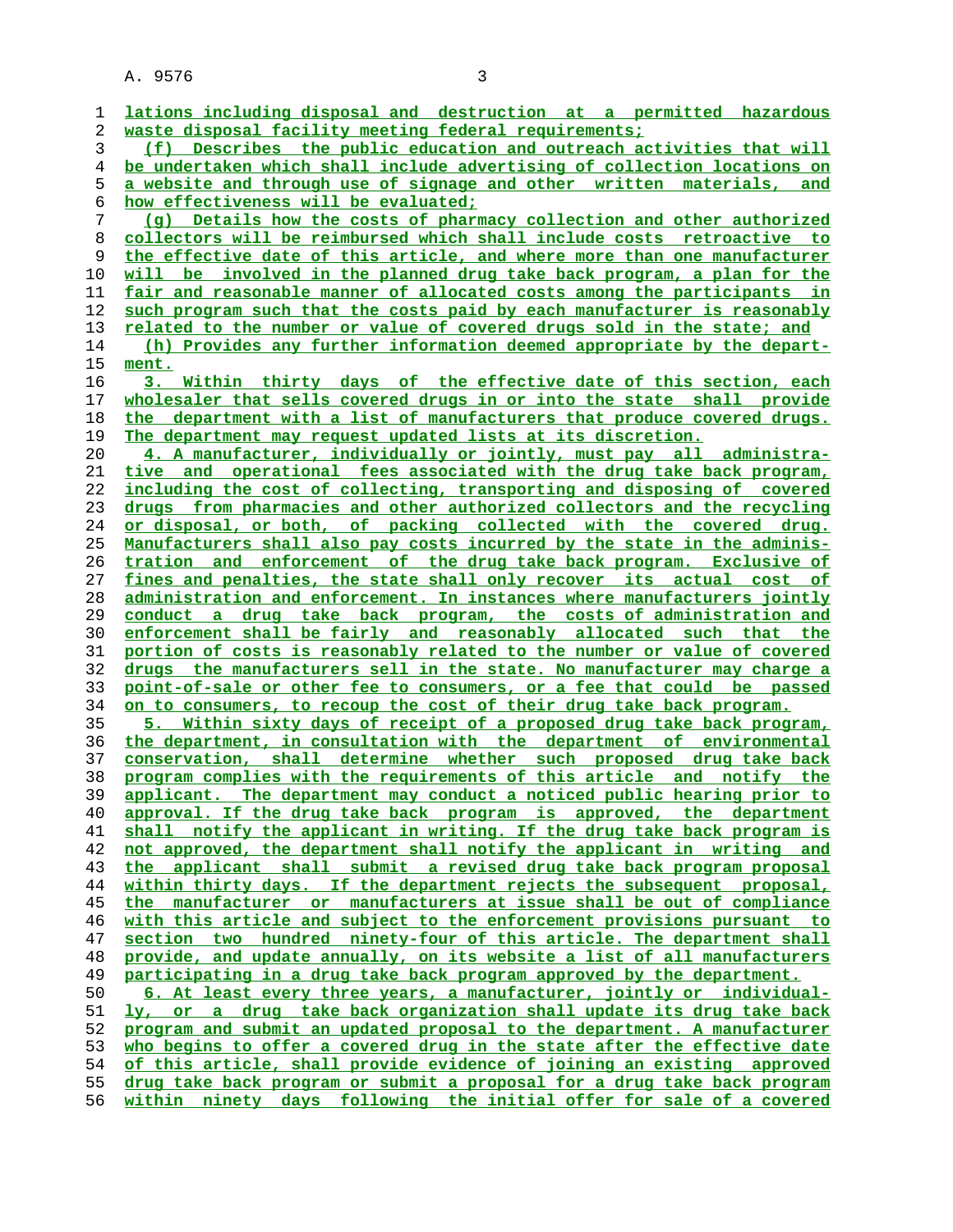A. 9576 4

| in writing and approved by the department prior to any change.<br>7. Each approved drug take back program shall report to the department<br>at a date and manner set by the department. The department shall submit |
|---------------------------------------------------------------------------------------------------------------------------------------------------------------------------------------------------------------------|
|                                                                                                                                                                                                                     |
|                                                                                                                                                                                                                     |
|                                                                                                                                                                                                                     |
| an annual report to the governor, speaker of the assembly and temporary                                                                                                                                             |
| president of the senate by January first detailing all program activ-                                                                                                                                               |
| ities, the volume collected by each program, a description of collection                                                                                                                                            |
| activities, the name and location of all collection sites, public educa-                                                                                                                                            |
| tion and outreach activities, and any manufacturer out of compliance or                                                                                                                                             |
| subject to penalties pursuant to section two hundred ninety-four of this                                                                                                                                            |
| <u>article.</u>                                                                                                                                                                                                     |
| § 292. Collection. 1. All pharmacies shall provide for the safe                                                                                                                                                     |
| collection of drugs, which shall include:                                                                                                                                                                           |
| (a) Offering drug collection by:                                                                                                                                                                                    |
| (i) On-site collection receptacles meeting federal standards;                                                                                                                                                       |
| (ii) Mail-back collection by prepaid envelopes as authorized by feder-                                                                                                                                              |
| <u>al law and regulation; or</u>                                                                                                                                                                                    |
| (iii) Other federal drug enforcement agency approved methods of                                                                                                                                                     |
| collection.                                                                                                                                                                                                         |
| (b) Signage prominently displayed advertising such drug collection to                                                                                                                                               |
| consumers.                                                                                                                                                                                                          |
| 2. All drug take back program operators shall notify other potential                                                                                                                                                |
| authorized collectors of the opportunity to serve as an authorized                                                                                                                                                  |
| collector for the drug take back program. Participation of authorized                                                                                                                                               |
| collectors besides pharmacies shall be voluntary.                                                                                                                                                                   |
| 3. All costs of pharmacies and other authorized collectors shall be                                                                                                                                                 |
| paid or reimbursed by the manufacturer, jointly or individually, as part                                                                                                                                            |
| of the drug take back programs required by this article.                                                                                                                                                            |
| \$ 293. Violations. Violation of this article shall be subject to fines                                                                                                                                             |
| pursuant to section twelve of this chapter. Each day in which the                                                                                                                                                   |
|                                                                                                                                                                                                                     |
| violation continues shall constitute a separate violation.                                                                                                                                                          |
| § 294. Jurisdiction. Jurisdiction of all matters pertaining to drug                                                                                                                                                 |
| disposal by this article is vested exclusively in the state. Any                                                                                                                                                    |
| provision of any local law or ordinance, or any rule or regulation                                                                                                                                                  |
| promulgated prior to, or upon the effective date of this section, shall                                                                                                                                             |
| be preempted.                                                                                                                                                                                                       |
| Section 3343-b of the public health law, as amended by chapter<br>3.<br>S                                                                                                                                           |
| 379 of the laws of 2015, is amended to read as follows:                                                                                                                                                             |
| § 3343-b. Safe disposal of unused controlled substances.<br>1.<br>The                                                                                                                                               |
| department shall oversee a program for the safe disposal of unused                                                                                                                                                  |
| controlled substances by consumers in accordance with federal law and                                                                                                                                               |
| article two-B of this chapter. Individual members of the public shall                                                                                                                                               |
| be authorized to voluntarily surrender controlled substances listed on                                                                                                                                              |
| II, III, IV or V of section thirty-three hundred six of this<br>schedule                                                                                                                                            |
| article<br>in a secure manner, without identifying themselves.<br>Safe                                                                                                                                              |
| disposal methods shall be publicized consistent with the prescription                                                                                                                                               |
| pain medication awareness program established pursuant to section thir-                                                                                                                                             |
| ty-three hundred nine-a of this article and article two-B of this chap-                                                                                                                                             |
| ter.                                                                                                                                                                                                                |
| 2. The surrender of a controlled substance pursuant to this section                                                                                                                                                 |
| and article two-B of this chapter shall not constitute the possession,                                                                                                                                              |
| transfer or sale of such controlled substance for purposes of this arti-                                                                                                                                            |
| cle or the penal law.<br>[3. Disposal sites shall be operated by law enforsement agencies,                                                                                                                          |
| pharmacies and other Federal Drug Enforcement Administration authorized                                                                                                                                             |
|                                                                                                                                                                                                                     |